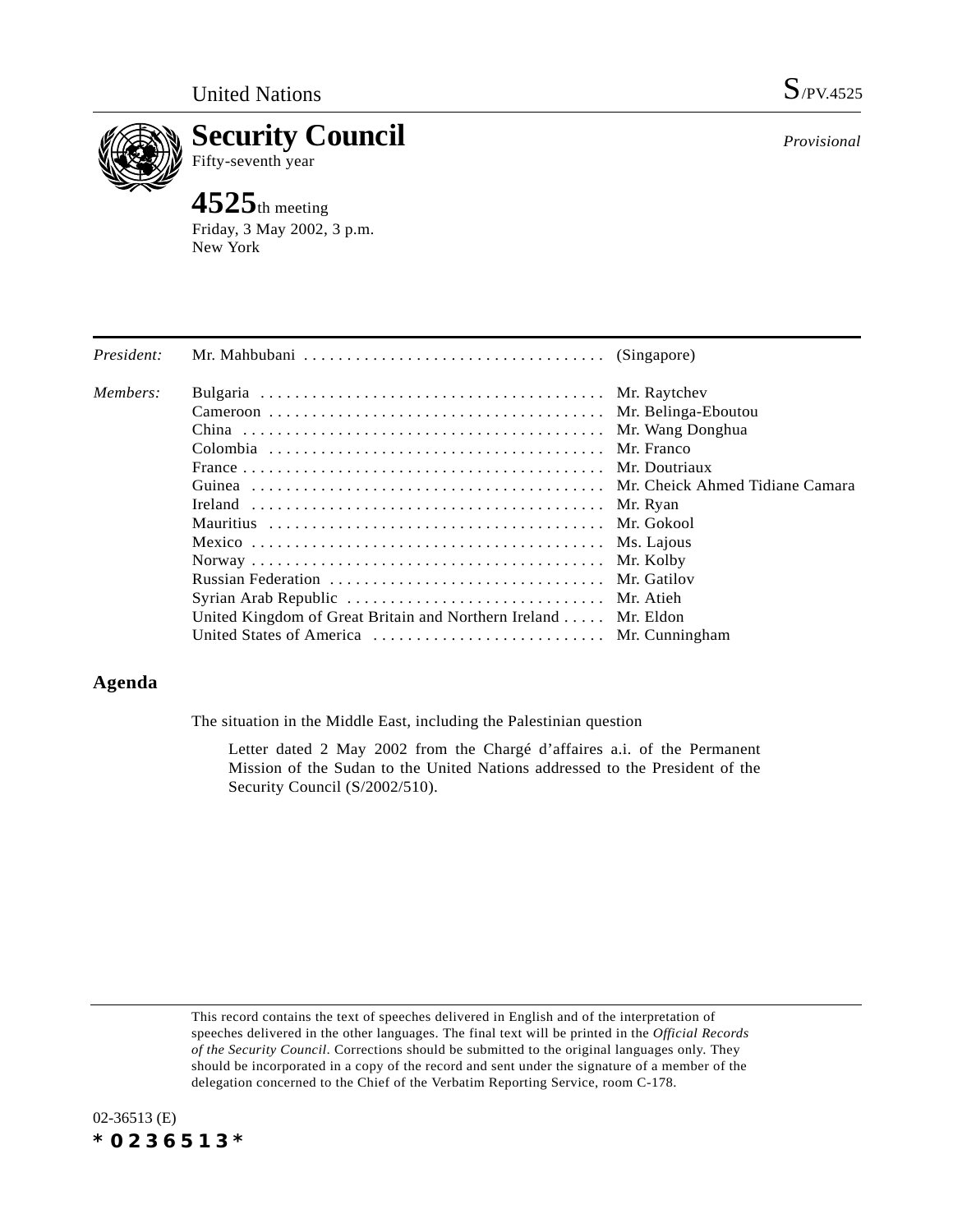*The meeting was called to order at 3.10 p.m.*

#### **Adoption of the agenda**

*The agenda was adopted*.

### **The situation in the Middle East, including the Palestinian question**

**Letter dated 2 May 2002 from the Chargé d'affaires a.i. of the Permanent Mission of the Sudan to the United Nations addressed to the President of the Security Council** (S/2002/510)

**The President**: I should like to inform the Council that I have received letters from the representatives of Argentina, Canada, Chile, Cuba, Egypt, Indonesia, the Islamic Republic of Iran, Israel, Japan, Jordan, Malaysia, Morocco, Pakistan, South Africa, Spain, the Sudan, Tunisia, Turkey and the United Arab Emirates, in which they request to be invited to participate in the discussion of the item on the Council's agenda. In conformity with the usual practice, I propose, with the consent of the Council, to invite those representatives to participate in the discussion, without the right to vote, in accordance with the relevant provisions of the Charter and rule 37 of the Council's provisional rules of procedure.

There being no objection, it is so decided.

*At the invitation of the President, Mr. Lancry (Israel) took a seat at the Council table; Mr. Listre (Argentina), Mr. Heinbecker (Canada), Mr. Valdés (Chile), Mr. Rodríguez Parrilla (Cuba), Mr. Aboul Gheit (Egypt), Mr. Hidayat (Indonesia), Mr. Nejad Hosseinian (Islamic Republic of Iran), Mr. Yoshikawa (Japan), Mr. Al-Hadidi (Jordan), Mr. Hasmy (Malaysia), Mr. Bennouna (Morocco), Mr. Khalid (Pakistan), Mr. Kumalo (South Africa), Mr. Arias (Spain), Mr. Manis (Sudan), Mr. Mejdoub (Tunisia), Mr. Bilman (Turkey), and Mr. Al-Shamsi (United Arab Emirates) took the seats reserved for them at the side of the Council Chamber*.

**The President**: I should like to inform the Council that I have received a letter dated 3 May 2002 from the Permanent Observer of Palestine to the United Nations, which will be issued as document S/2002/506, and which reads as follows:

"I have the honour to request that, in accordance with its previous practice, the Security Council invite the Permanent Observer of Palestine to the United Nations to participate in the meeting of the Security Council to be held today, Friday, 3 May 2002, regarding the situation in the occupied Palestinian territory, including Jerusalem."

I propose, with the consent of the Council, to invite the Permanent Observer of Palestine to participate in the meeting in accordance with the Council's provisional rules of procedure and with previous practice in this regard.

There being no objection, it is so decided.

*At the invitation of the President, Mr. Al-Kidwa (Palestine) took a seat at the Council table*.

**The President**: The Security Council will now continue its consideration of the item on its agenda.

The Council is meeting in response to the request contained in the letter dated 2 May 2002 from the Chargé d'affaires of the Permanent Mission of Sudan to the United Nations in his capacity as Chairman of the Arab Group, which is contained in document S/2002/510.

Before we begin the proceedings, I would like to make two procedural announcements. I would like to inform members and non-members that we plan to suspend the meeting at around 4.30 p.m. to hear a briefing by the Secretary-General. We will then resume our deliberations at around 6 p.m. Since we may be going on late into the night, I hope that my colleagues around this room will not mind if I make a request: can they  $-$  except, of course, for the principal parties  $$ shorten their speeches to five or ten minutes? I hope that that is not an unreasonable request.

The first speaker inscribed on my list is the Permanent Observer of Palestine, on whom I now call.

**Mr. Al-Kidwa** (Palestine) (*spoke in Arabic*): I wish at the outset to congratulate you warmly, Mr. President, on your assumption of the presidency of the Security Council for this month. We have full confidence in you, Sir, and in your friendly country, Singapore. Allow me also to express our deep appreciation to Ambassador Sergey Lavrov, Permanent Representative of the Russian Federation, for his great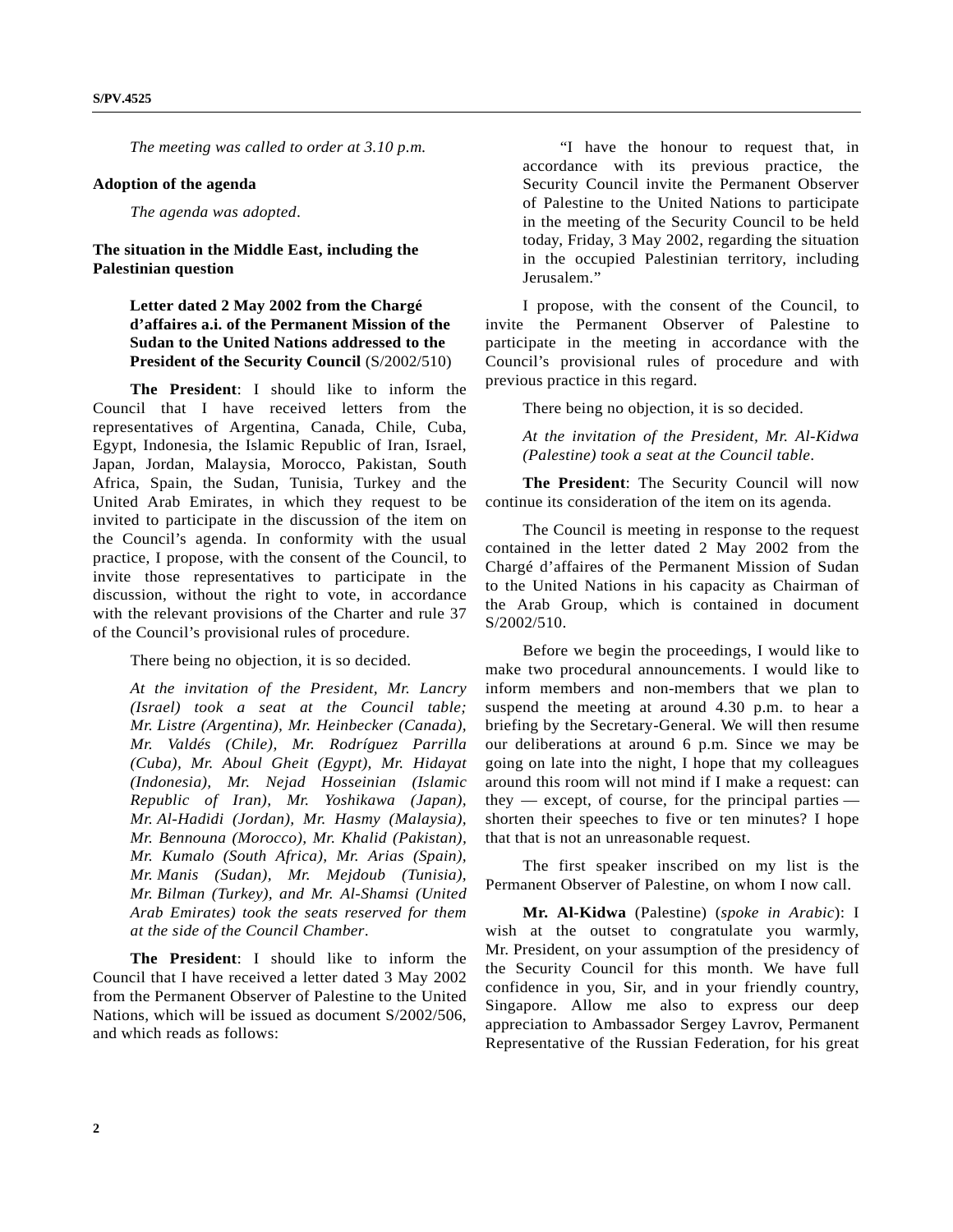skills and personal contributions to the Council's achieving important successes under his leadership.

Fourteen days ago the Security Council adopted resolution 1405 (2002), which welcomed the initiative of the Secretary-General to develop accurate information on recent events in the Jenin refugee camp through a fact-finding team. That resolution also requested the Secretary-General to keep the Security Council seized of the matter. It came as a natural and responsible response to increasing reports about the humanitarian catastrophe caused by the Israeli occupation forces, particularly in the Jenin refugee camp. Resolution 1405 (2002) addressed the horrific humanitarian situation of the civilian Palestinian population in a general way and established the framework for addressing the events in Jenin. It is impossible to fully understand what occurred there without putting it in the context of the activities of the Israeli occupation forces in all the re-occupied Palestinian cities and towns.

Following the adoption of resolution 1405 (2002), the Secretary-General formed the team, which was made up of three widely respected personalities. It also included two high-level senior advisers. Two others were subsequently added, as were several experts in various areas. The Palestinian side and the entire world welcomed the composition of this team as a serious step toward finding out exactly what happened in the Jenin refugee camp.

Subsequently, we all have seen how the Israelis completely reneged on accepting the fact-finding team. We have also seen a series of Israeli positions aimed at undermining the team and jeopardizing any results that it might reach, as well as attempts to blackmail the Secretary-General and the United Nations Secretariat. Despite the Secretary-General's response to accommodate the Israeli side's concern regarding clarifications — on which we had reservations — the Israeli positions deteriorated and basically represented rejection of the Secretary-General's initiative, his factfinding team and Security Council resolution 1405 (2002).

The Secretary-General sent letters to the Permanent Observer of Palestine and the Permanent Representative of Israel on 27 April 2002, in which he outlined the parameters and modalities of the work of the fact-finding team. We agreed generally with the content of those letters, and we had intended to clarify

fully our position once we had received an indication that the team was proceeding to the region. I wish to express our appreciation to the Secretary-General for his efforts and his insistence on maintaining his basic position and for preserving the integrity of the team's mandate.

The day before yesterday, the Secretary-General sent a letter to the Security Council on this matter, which contained a description of Israeli positions and of the Secretary-General's conclusions and announced his intention to disband the team. The content of the Secretary-General's letter itself constitutes full condemnation of the position of Israel — the occupying Power — regarding the team. We strongly condemn the decision of Israel — the occupying Power — to refuse compliance with resolution 1405 (2002) and to impede the work of the fact-finding team.

We believe that the entire world should fully condemn Israel's position. We also believe that the Security Council should have supported the Secretary-General's efforts a few days earlier. Indeed, we proposed that to the Council, but, to our deep regret, the Council did not respond accordingly.

Following the Secretary-General's decision, we thought that the Council should take a drastic step to stress the need to implement resolution 1405 (2002), order Israel not to impede the team, request the Secretary-General to dispatch the team immediately and request both sides to cooperate with the team without obstacles or conditions. The Arab Group had indeed submitted a draft resolution along those lines. Unfortunately, it did not receive adequate support because of the objections of one of the permanent members of the Security Council.

The Council's backtracking before the Israeli rejection will constitute a real scandal for the Council. It will constitute a breach of the provisions of the Charter and abrogation on the part of the Council of its responsibilities, and it will have serious political and operational implications on the ground. We still hope that the Council will be able today to adopt an appropriate resolution even at a minimum level. Even if the Council fails to do so, we will resort to a resumption of the tenth emergency special session of the General Assembly in order to address this situation, if only partly.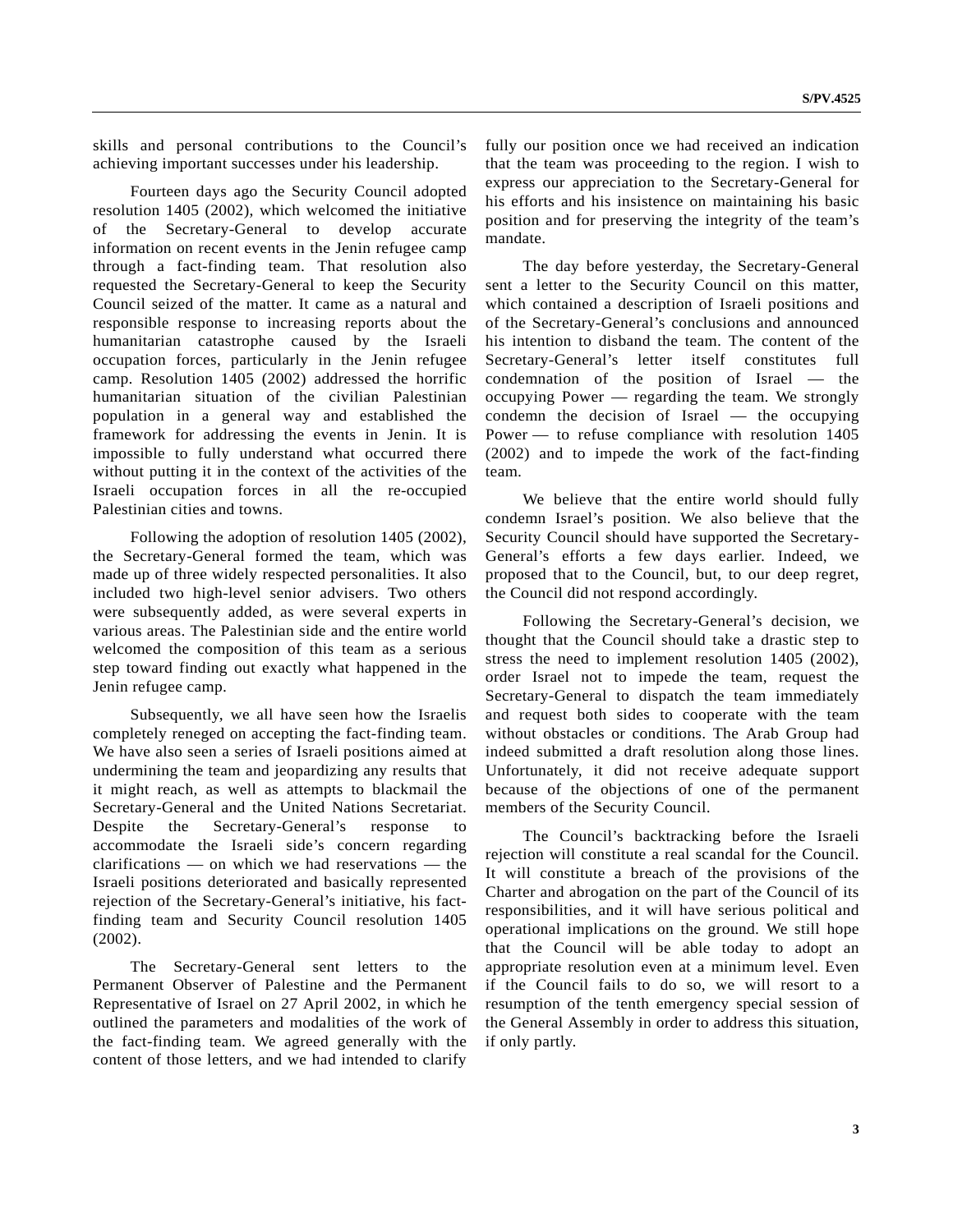The fact that we all should bear in mind — and that must be the focus of any analysis of the situation — is that Israel is the occupying Power and that the Palestinian territories are occupied territories to which the Fourth Geneva Convention of 1949 applies, as has been set forth in 25 resolutions adopted by the Security Council.

The position of Israel towards the fact-finding team, among other things, proves beyond any doubt that the Israeli occupation forces have indeed committed unspeakable atrocities against our people, especially in the Jenin refugee camp. Israel committed war crimes and probably carried out a massacre of the camp population. The atrocities committed by the Israeli occupation forces are now established facts. The firing of missiles from helicopter gunships at that very tiny, densely populated area; the use of tanks and armoured bulldozers to demolish houses, in some cases while civilians were still inside them; the obstruction of the delivery of food and medicine; the denial of access of humanitarian agencies to the camp for 11 days; and, last but not least, the use of human beings as shields are all established facts. These acts constitute war crimes. What remains now is to establish the scope of those crimes and whether they indeed constituted a massacre and crimes against humanity.

The world must investigate these crimes and get to the bottom of the facts in full. It must adopt the measures necessary to prosecute the war criminals and the commanders and members of military units who deliberately killed civilians and wreaked unwarranted, wide-scale destruction, especially, as we indicated earlier, General Shaul Mofaz, chief of staff of the Israeli occupation army.

Resolutions 1402 (2002) and 1403 (2002) have not yet been fully implemented. It has now been more than a month since their adoption and the resolutions have yet to be implemented in full. After several weeks of sweeping Israeli military assault, the Israeli occupation forces have left some towns, but they have tightened their siege against all of them and the occupation forces remain inside some cities. The compound of Chairman Yasser Arafat in Ramallah was, until the day before yesterday, under military siege. The end of that siege, despite the fact that it was a positive step, is not a source of satisfaction to us. The situation arising from the Israeli military assault is illegal and represents a gross breach of the Security Council resolutions I have just mentioned. The Church

of the Nativity is still under military siege and yesterday was a target of another military assault that set a Franciscan convent and a Greek Orthodox church on fire, which constitutes another Israeli crime. Israel, the occupying Power, continues to tighten its siege of all Palestinian towns and is reoccupying some parts of those towns, as has happened recently in Hebron, Qalqilya and other Palestinian towns and villages and, today, in Nablus.

The purpose of the Israeli military campaign remains the same: to cause devastating harm to our population and to the Palestinian Authority and to prevent the situation from returning to where it was before the campaign, let alone before September 2000. It is not, of course, to put an end to the Israeli occupation of all Palestinian territories occupied since 1967, including Jerusalem. The essence of the position of Mr. Sharon and his Government has not changed, notwithstanding the resolutions of the Security Council and the position of the international community in this regard and the efforts of some parties, which we fully appreciate. Still, those efforts have not yet led to the full implementation of resolutions 1402 (2002) and 1403 (2002).

The entire issue requires the Security Council to take a more serious position on the basis of the Charter. That is precisely what we now look forward to.

**The President**: I thank the Permanent Observer of Palestine for his kind words addressed to me.

The next speaker inscribed on my list is the representative of Israel, to whom I give the floor.

**Mr. Lancry** (Israel): At the outset, I would like to extend to you, Sir, my congratulations on your assumption of the presidency of the Security Council. I also wish to congratulate your predecessor, Ambassador Sergey Lavrov, on his outstanding performance.

As Council members are aware, constructive discussions were held one week ago between United Nations officials and an Israeli delegation regarding the parameters for the Secretary-General's initiative to establish a fact-finding team with regard to recent events in the Jenin refugee camp. Since the presentation of the Secretary-General's initiative and the adoption of resolution 1405 (2002), considerable disinformation and confusion have been generated regarding the mandate of the fact-finding team. Israel's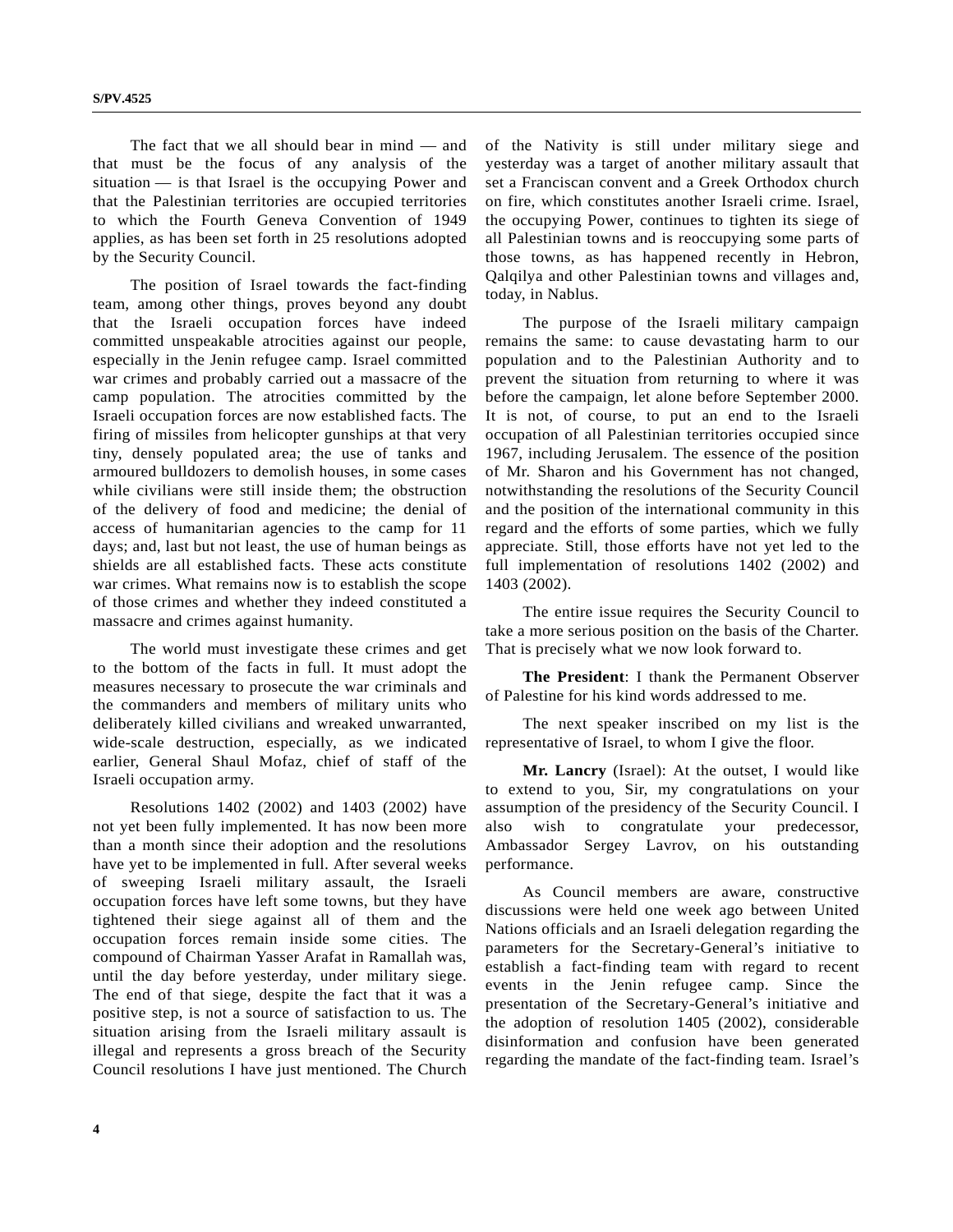position is that any fact-finding team must have its objectives and parameters clearly established prior to its departure to the region.

In Israel's view, the principles governing the operation of the team should have been based on both the language of operative paragraph 2 of resolution 1405 (2002) and on established United Nations guidelines for fact-finding. Resolution 1405 (2002) determined that the team must "develop accurate information", not reach any legal conclusions or make recommendations. In calling for an examination of events, Israel did not think it too much to expect that the team address the activities of both sides, including the use of a United Nations-administered camp as a centre for terrorist activity, in violation of international humanitarian law and Security Council resolutions.

United Nations fact-finding principles, as set out in General Assembly resolution 46/59 of 1991, stipulate that the fact-finding report be limited "to a presentation of findings of a factual nature". The resolution includes provisions regarding confidentiality, the right of States "at all stages of the fact-finding process" to express their views, the obligation for the fact-finding team to respect local laws and regulations and to engage in its mission in cooperation with the parties concerned. Israel had a right to expect that the United Nations would accept the very guidelines and practices it itself has established regarding the conduct of fact-finding missions.

It is these considerations that lie behind Israel's reservations regarding the mandate of the fact-finding team. The six points of concern which the Israeli Cabinet raised, and sought to resolve, stem directly from those established guidelines and from operative paragraph 2 of resolution 1405 (2002), which set out the parametres for the Secretary General's initiative.

I should like to point out that while we understand the international community's wish to develop an accurate, thorough and balanced report on the recent events in Jenin, we should not ignore the reports of the international press and of representatives of independent organizations present in Jenin that have surfaced in recent days. Those reports have confirmed Israel's position that what occurred in Jenin was an intense battle between the Israeli military and Palestinian terrorists, that weapons were widespread in

the camps, and that many buildings had been boobytrapped with explosive devices.

From the very beginning, Palestinian statements were overly alarmist, which is actually quite symptomatic of their hyperbolic discourse regarding Israel's actions in general. With respect to the alleged massacre in Jenin, Palestinian spokesmen had initially claimed that thousands of bodies were buried under the rubble; then the figure was reduced to hundreds; and now they must face the unfortunate outcome of the fierce battle that took place: 47 Palestinian gunmen killed, 23 Israeli soldiers killed, as well as seven Palestinian civilians, whose deaths we profoundly regret.

Indeed, today it is reported that Palestinian officials themselves are now putting the number of people killed in the Jenin camp at 56, and presenting the events in Jenin not as a massacre but as a fierce battle. That finding was disclosed to reporters by the Director of Chairman Arafat's Fatah movement for the Northern West Bank, Kadoura Mousa Kadoura, after a team of four Palestinian-appointed investigators had visited the camp.

Although we will surely be accused of quoting out of context, it is still necessary to relay the words of a Palestinian gunman who fought in the battle in Jenin, which have confirmed this. A member of Islamic Jihad who was responsible for building and hiding explosive devices in Jenin was interviewed by *Al-Ahram Weekly* and related how Palestinians in Jenin prepared themselves to trap and ambush Israeli soldiers. He said:

"We had more than 50 houses boobytrapped around the camp. We cut off lengths of main water pipes and packed them with explosives and nails. Then we placed them about four metres apart throughout the houses — in cupboards, under sinks, in sofas".

Another, senior member of Islamic Jihad, Tabaat Mardawi, told CNN that 1,000 to 2,000 bombs and booby traps were spread throughout the camp.

Although there were unintended civilian casualties in the gun battle in Jenin, as there are in any conflict, those deaths, regrettable and saddening as they may be, do not constitute a massacre. Those casualties stem from the fact that armed Palestinians fired from populated areas and built a terrorist network in the very midst of the civilian population, with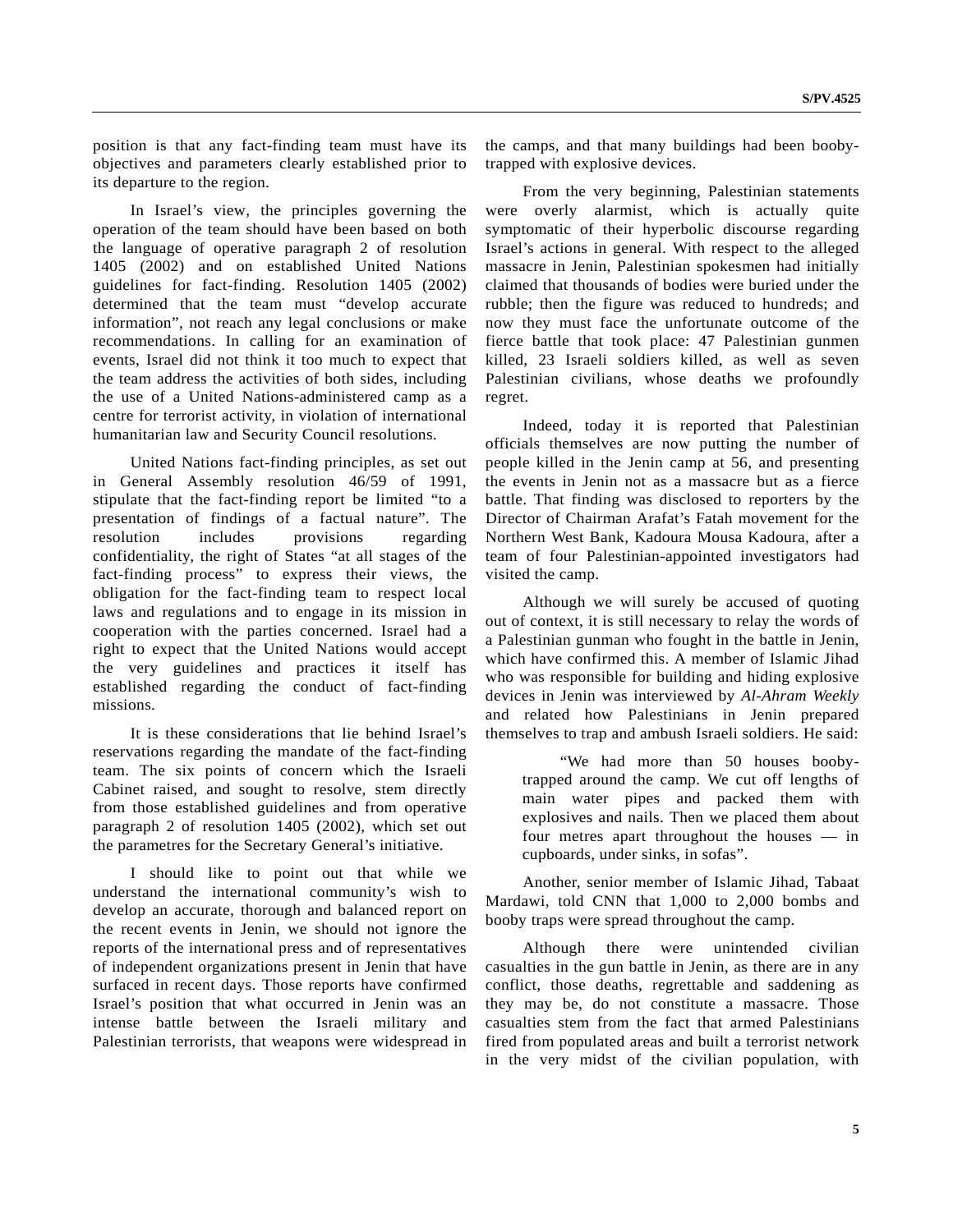blatant disregard for the safety and well-being of Palestinian civilians. The accusations that hundreds or thousands of civilians were killed in Jenin — made just a short while ago in this very Council — have been shown to be deliberate acts of misinformation. We have even received reports that Palestinians have dug up bodies buried elsewhere and reburied them in mass graves in Jenin to bolster their claims of Israeli atrocities.

I believe that these facts might serve to caution the Council against accepting every allegation as fact and heeding every call for an investigation. Had the international community known two weeks ago what is known today about the nature of the events in Jenin, it is doubtful that a fact-finding effort would have been considered appropriate.

I believe the Council might also wish to consider why massacres such as those that have claimed the lives of hundreds of Israeli civilians — including that on Passover eve — in pizza parlours and in discotheques do not also merit the most serious international attention. Would it not be fair, beyond the condemnation of Palestinian suicide bombings as "morally repugnant", to investigate such deliberate massacres of Israeli civilians or to examine Chairman Arafat's direct involvement in such attacks? Is the Palestinian terrorist campaign immune from humanitarian law or from serious international scrutiny? I hope that Council members can appreciate the sense of dismay that has been generated among many Israelis by the Security Council's failure to adopt resolutions that respond adequately and decisively to the countless deliberate terrorist atrocities against Israelis.

With regard to the situation at the Church of the Nativity in Bethlehem, the Palestinian side has sought to portray as an Israeli siege what is in reality a hostage crisis. Armed Palestinian terrorists, in violation of basic humanitarian norms, have taken over a religious shrine, fired from it, prevented the individuals inside from leaving and desecrated the sanctity of that holy place, as confirmed by three Armenian monks who managed to escape from the scene.

Fortunately, negotiations between Palestinian and Israeli representatives have been constructive. A number of Palestinians have been released from the Church in recent days, and we are hopeful that a full and non-violent resolution of the stand-off will be reached very shortly.

We have reached a satisfactory, non-violent resolution of the situation at the Ramallah compound. The Government of Israel agreed to a proposal made by President Bush that the incarceration of those responsible for Cabinet Minister Ze'evi's murder and other terrorist operatives given refuge in the compound take place in Palestinian territory, under United States and British supervision, so as to avoid impunity and prevent the application of what is by now the wellrecorded revolving-door policy adopted by the Palestinian Authority.

Chairman Arafat is now able to move around at will and to exercise his full authority as the leader of the Palestinian people. The choice of whether to prevent or to promote terrorism is entirely in Chairman Arafat's own hands. For the sake of peace in the region, it is imperative that he not incite his people to hatred and to violence, but rather that he act as a force for peace.

I would also like to point out that Israel has taken substantial steps towards the implementation of resolutions 1402 (2002) and 1403 (2002) and has proceeded with its withdrawal from Palestinian cities. The implementation of Palestinian responsibilities under resolution 1402 (2002), however, has yet even to begin. Failure by the Palestinian side to fulfil the requirements set out by the Security Council will impede our progress towards a resumption of political dialogue. The Council should focus not only on Israel's actions, but also on the Palestinian side's blatant and continuing refusal to agree on a meaningful ceasefire, to end terrorism and incitement and to cooperate with General Zinni, as called for in resolution 1402 (2002). Only action by both sides can move us towards an end of violence and terrorism and towards a political resolution.

Finally, certain members of the international community are now working to determine how best to restart a political dialogue. Prime Minister Sharon will be arriving next week in Washington, where he will discuss his ideas and his proposals on how to breathe new life into the peace process. Israel fully understands that the Palestinians are, and will always be, our partners and our neighbours and that only through dialogue and negotiations, conducted in a spirit of nonviolence and mutual recognition, can we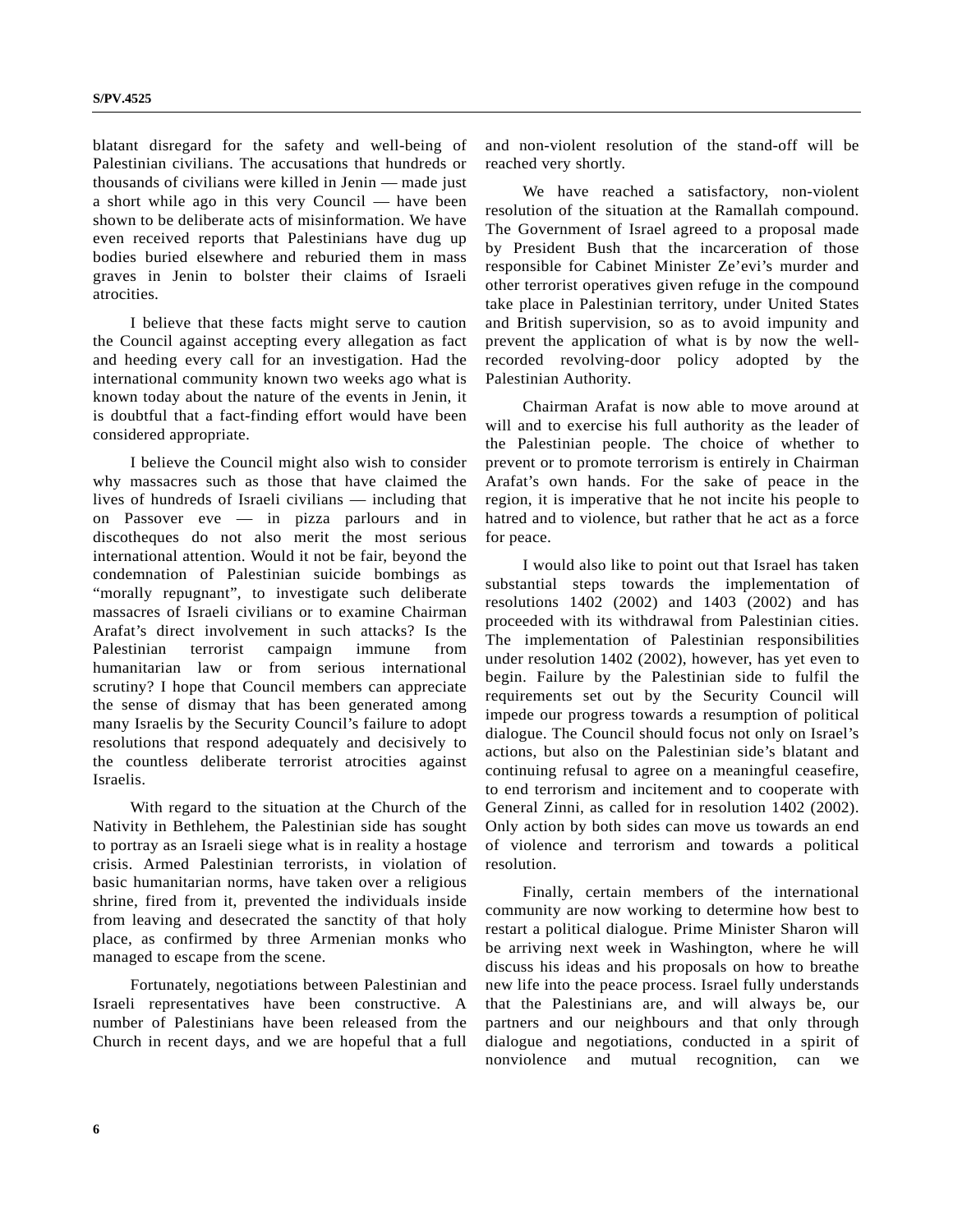reinvigorate the spirit of peace and reconciliation that will yield a just and lasting solution to the conflict in our region.

**The President:** I thank the representative of Israel for his kind words addressed to me.

The next speaker inscribed on my list is the representative of the Sudan. I invite him to take a seat at the Council table and to make his statement.

**Mr. Manis** (Sudan) (*spoke in Arabic*): It is my honour to make this statement on behalf of the Group of Arab States. First of all, on behalf of the Group, I should like to thank you, Mr. President, for responding quickly to its request to convene this urgent meeting to reconsider the grave situation still prevailing in the occupied Palestinian territories. I should also like to take this opportunity to congratulate you on assuming the presidency of the Council for this month. We are confident that you will conduct the Council's work effectively by virtue of your well-known experience. In addition, we should like to pay tribute to Ambassador Lavrov and his team for their Herculean and honourable efforts in presiding so ably over the Council last month.

The Arab Group would like to express its appreciation to Secretary-General Kofi Annan for his great efforts to shed light on the events that took place in the Jenin refugee camp by assembling a distinguished team of eminent international figures known for their honesty, credibility and high professionalism. The Council welcomed the Secretary-General's initiative and requested that he keep it informed of the results of the work, in accordance with resolution 1405 (2002).

In addition, the Arab Group would like to pay tribute to the Secretary-General and officials of the Secretariat for their patience and their efforts to present the necessary clarifications to the occupying Power. However, that Power, though it initially agreed to receive the fact-finding team, saying that it had nothing to hide, ultimately reversed its position, explicitly rejecting the team. That led the Secretary-General to say, in a letter addressed to the Council, that the team would not be able to remain in place because of the Israeli Government's position.

Israel's decision to reject the Secretary-General's initiative and not to comply with Security Council resolution 1405 (2002) came as no surprise to the Arab Group. Israel, the occupying Power, has consistently flouted Security Council resolutions. It has committed grave violations of international law and international humanitarian law. The Secretary-General has said before the Council that the Israeli forces are engaged in wide-scale violations of international humanitarian principles and human rights standards.

The Arab Group strongly condemns and denounces the decision of Israel, the occupying Power, to refuse to receive the fact-finding team assembled by the Secretary-General, which the Security Council had welcomed. The Arab Group calls upon the international community, represented by the Council, to condemn the occupying Power's explicit rejection of Council resolutions and its defiance and contempt of international humanitarian law.

The question now arises: what does the Council intend to do in the face of this grave challenge to its credibility and to that of the United Nations? We believe that the Council must require respect for its authority. That could be accomplished, first, by condemning the Israeli rejection, and secondly, by uncovering the details of the occupying Power's heinous crimes against humanity in the Jenin camp and of all the massacres it carried out against the Palestinian people, which were seen on television screens by the entire world. We believe the Council could do that in a report to be submitted by the Secretary-General in accordance with the provisions of resolution 1405 (2002).

Israel, the occupying Power, has consistently acted as if it were above the law. It flouted the Council's resolutions and was encouraged by the Council's failure to implement those resolutions. It proceeded to carry out further war crimes, State terror and mass murder of innocent Palestinian civilians. Now the Council must rise to its Charter responsibility to maintain international peace and security. Its failure to shoulder that responsibility will prompt the Arab Group to resort to the General Assembly. This will express the positions of the countries of the world concerning Israel's crimes against humanity in the Jenin refugee camp and other crimes of State terror throughout the occupied Palestinian territories, including holy Jerusalem.

In conclusion, the Arab Group clearly stresses that its call for the Security Council to meet in plenary is not intended to provide an opportunity for speakers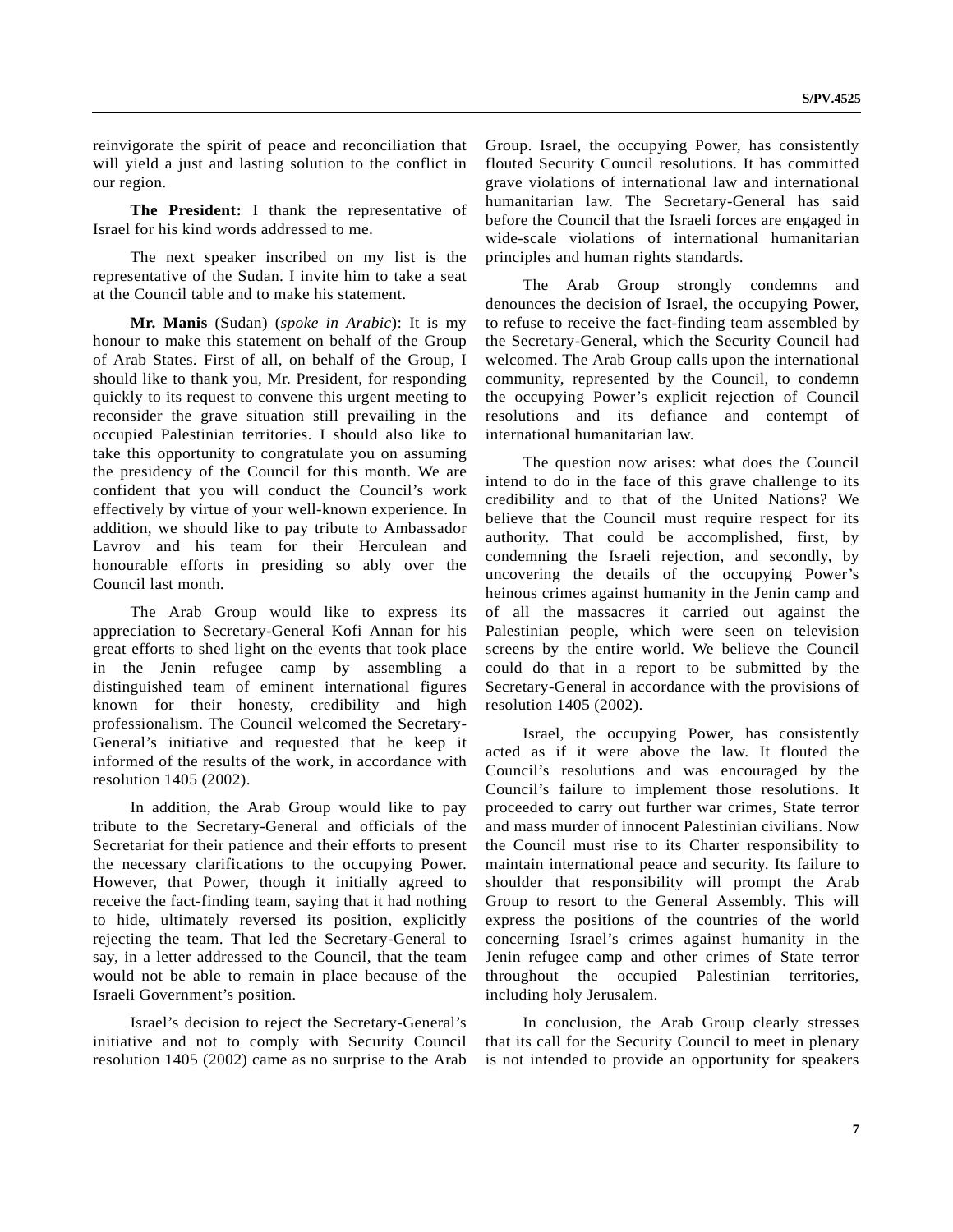to repeat their statements over and over again. Its aim is to call, in the light of the grave threat to international peace and security in the occupied Palestinian territories, for international justice and equity and to prevent the Council from shirking its responsibilities. The Council should seek to ensure respect for and enforcement of its resolutions and meet the challenges being made to the principles and purposes of the Charter on the basis of justice and equality among nations and States. The Council should not allow Israel to impose its will upon it.

**The President**: I thank the representative of the Sudan for his kind words addressed to me.

The next speaker on my list is the representative of Tunisia. I invite him to take a seat at the Council table and to make his statement.

**Mr. Mejdoub** (Tunisia) (*spoke in French*): Allow me at the outset, before I plunge into the debate, to offer you, Sir, my congratulations and my best wishes for success in your presidency of the Security Council. This tribute is not circumstantial, because the Tunisian delegation and a great many intellectuals in our country hold you in high esteem. Our tribute extends to your country, Singapore, which has succeeded in its magnificent and spectacular political and socioeconomic experiment.

My thanks also go out to your predecessor, Ambassador Sergey Lavrov, Permanent Representative of the Russian Federation.

We are confronting today a three-fold crisis that history will not forgive us for neglecting.

First, there is a humanitarian crisis. We have allowed an army to occupy a refugee camp in Jenin for days on end and then to carry out a massacre of proportions that will remain unknown until we receive the results of an investigation that Israel has refused to carry out while the Council has stood by. The Council has failed to act in the face of Palestinian misery. The silent images on American television networks, showing the consequences of an apparent earthquake, have shocked the conscience of the world community. We have seen men and women using their hands to dig out the corpses of non-combatants from under the rubble. Eyewitnesses have begun to describe the scene to representatives of international organizations. One honourable and exemplary international civil servant has described it as "horrific beyond belief." He shall

remain nameless, since a vindictive campaign has already been launched against him. Israel did not allow him to participate in the fact-finding team because he knows too much. We continue to see images of Palestinian children, women and the elderly helplessly wandering around the ruins, bewailing their dead and their property, and of starving Palestinians awaiting international relief efforts. We have seen the sick and the injured bleed slowly to death as the Israeli army has prevented ambulances from doing their job by blocking or shooting at them.

I am not trying to conduct a propaganda campaign and I am inclined to say even less than I might. If the Israelis, Mr. Sharon and Mr. Peres, have nothing to hide, why have they prevented the dispatch of a fact-finding team that would have established the truth? Why would they reject the impartial testimony of such a team? Does Mr. Sharon himself have to lead an Israeli delegation before the entire world can learn the truth? No. It is guilt, the fear that Israel would be condemned by world opinion and the dread of standing before the court of international opinion that have made them renege on their promises. Israel has rebelled yet again against the will of the Security Council, the Secretary-General and the entire United Nations system. There is nothing new in that.

Assistance is needed. The international community must realize the scope of the tragedy and act to ensure the delivery of food and medicine. Relief supplies are trickling in slowly, but how can we expedite their delivery when the Israeli army continues to lay siege to Palestinian towns, to carry out incursions into others and to destroy the administrative and social infrastructure in the land it treacherously occupies?

We also face a multifaceted moral crisis. How could a country with a claim to intelligence get so mired in an operation led by a man with a well-known past? How could the Israeli peace camp allow such dirty work to be done? How could Israel's allies accept this policy and threaten the use of the veto at the mere mention of the Middle East? How could Sharon be portrayed as a man of peace while, only two days ago and for a month before that, his tanks were besieging President Arafat, a Nobel Peace Prize laureate? How can one demand the surrender of those responsible for an assassination that took place last December and was fully condemned by the Palestinian Authority, while dozens of leading Palestinian officials have been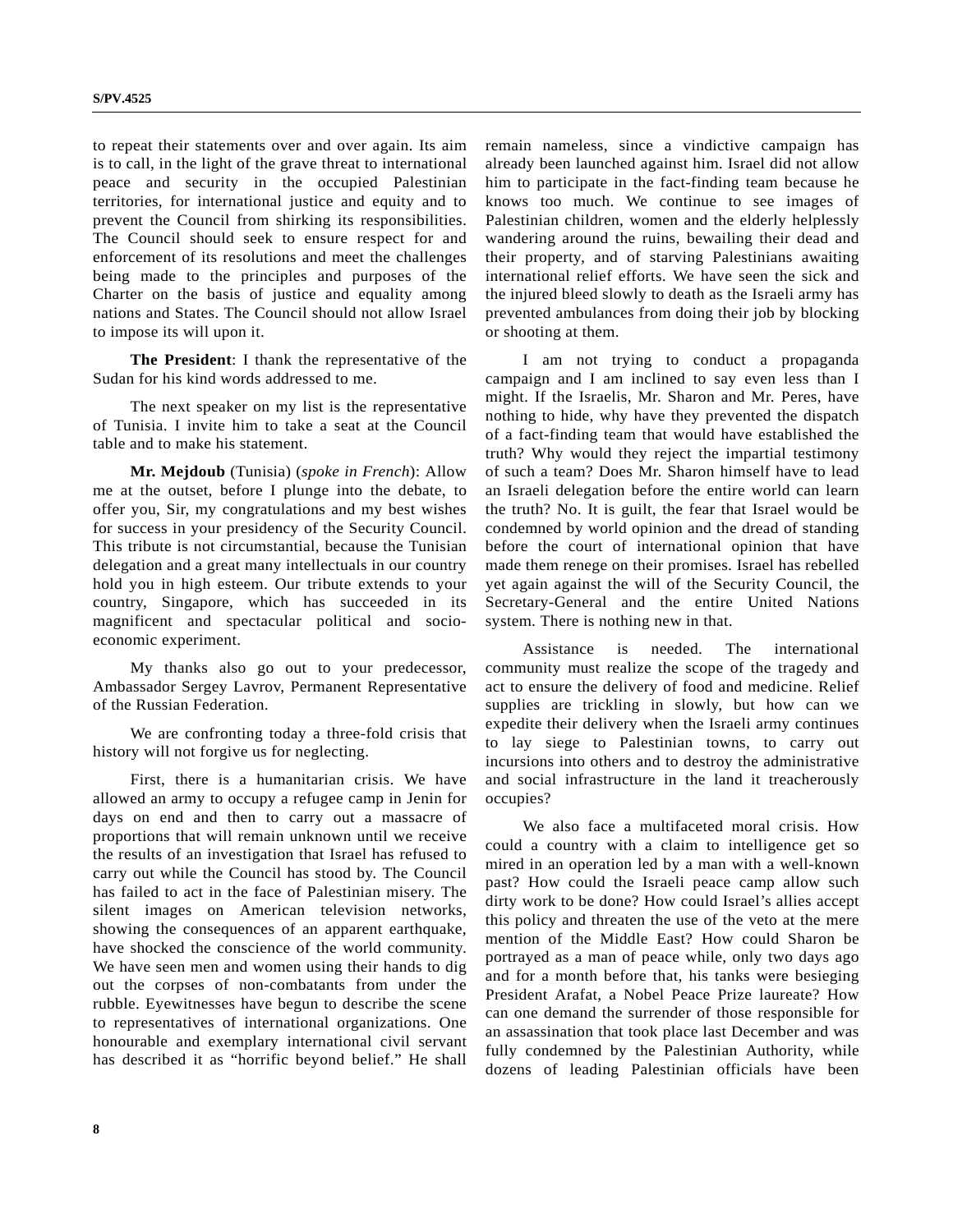liquidated? Who is going to prosecute those who practice state murder? How could siege be imposed on one of the world's holiest shrines, the Church of the Nativity? This is an outrage that not even the war criminals of World War II dared commit. How could Israel, a young and fragile nation, pursue transgressions that incur the wrath of the entire world? Who bears responsibility for awakening old demons and for fanning the flames of hatred between nations?

We are not surprised that, with a few rare exceptions, the whole world is squarely pointing an accusing finger at Sharon's Israel. Israeli nationalism, which pragmatic Arabs had ultimately come to accept, has been severely tested. A cursory glance at the *New York Times* reveals the magnitude of the collateral damage. What a terrible waste, even for Israel!

Then there is the most serious crisis, which is the crisis of authority. It is the most serious because it concerns the Council, which is the highest international body and which is ignored by Tel Aviv. I will not elaborate on this, because to do so would be disrespectful of this body.

Within a few weeks the Security Council adopted three resolutions, and a presidential statement that for our delegation carries the same authority as the resolutions. Because of the dignity of the Council we need not recall the hopeless words heard two days ago in the Council's consultations. This is terrible for the United Nations system.

Let us imagine that an Arab State has committed an act ten times, or even one hundred times, less grave than those that have been perpetrated. Immediately a strong coalition would have been formed; it would have been noted that the law is the law and that a Security Council resolution must be implemented; sanctions would have been imposed, and the provisions of Chapter VII would have been applied in full. However, the policy of double standards has become a permanent feature of our work. I must state clearly and unequivocally that public opinion in our countries is increasingly opposed to such policies.

We are fully aware that pressure groups are an integral part of Western democracies, that is, all minorities have the right to be heard and to use all means at their disposal for this purpose. I do not claim to be an expert on all societies, but I firmly believe that, rather than groups being demonized, settling a dispute through peaceful means is the best electoral guarantee. Success is the ultimate test of politics, and everyone loves a winner. Not all has been lost. Previous efforts and missions have brought about a limited measure of success. We are grateful to all those who have carried out such efforts. However, the occupation persists, with neither a political nor a security solution. Major powers must adopt a firm position vis-à-vis Israel; they should heed the call of former President Carter, a man of wise counsel and the man who achieved the first peace agreement between Israel and an Arab State.

Having completed the diagnosis of the problem, we must now consider the remedy.

First, it must be impressed upon Israel authorities that they must comply — today, and not tomorrow with Security Council resolutions. The fact that there are ongoing negotiations changes nothing. It is incumbent upon us to support the efforts of the international community to persuade Israel not to persist in its behaviour vis-à-vis President Arafat and to realize that he is the one with whom it must negotiate. Never in colonial history, either as we have lived it or as we have read about it, has a colonial power behaved with such arrogance and cruelty as has Israel in its treatment of President Arafat. We demand the immediate cessation of Israel military operations all Israeli military operations.

We demand a solution for the matter of the Church of the Nativity in Bethlehem, which Israel has desecrated by committing murders and now by setting fires in it. It is shameful that Israel has accused the Palestinians of setting fire to a place in which they have sought refuge, and where they will even be accused of collective suicide. That is untrue. This fire will remain a stain on the history of Israel.

What is even more tragic is the situation in which the Security Council finds itself today. That is the disbanding, indeed, the dissolution, of the fact-finding team. We refuse to accept the failure of the Council. Israel cannot continue to deny the team access to Jenin on either political or legal grounds. Acting on the basis that "might makes right", Israel rode roughshod over four Security Council resolutions. The most recent is 1405 (2002), a United States initiative that we accepted in good faith and that Israel accepted unequivocally. Nevertheless, it will remain a dead letter.

In such cases, the United Nations Charter, under chapters VI and VII, provides for the adoption of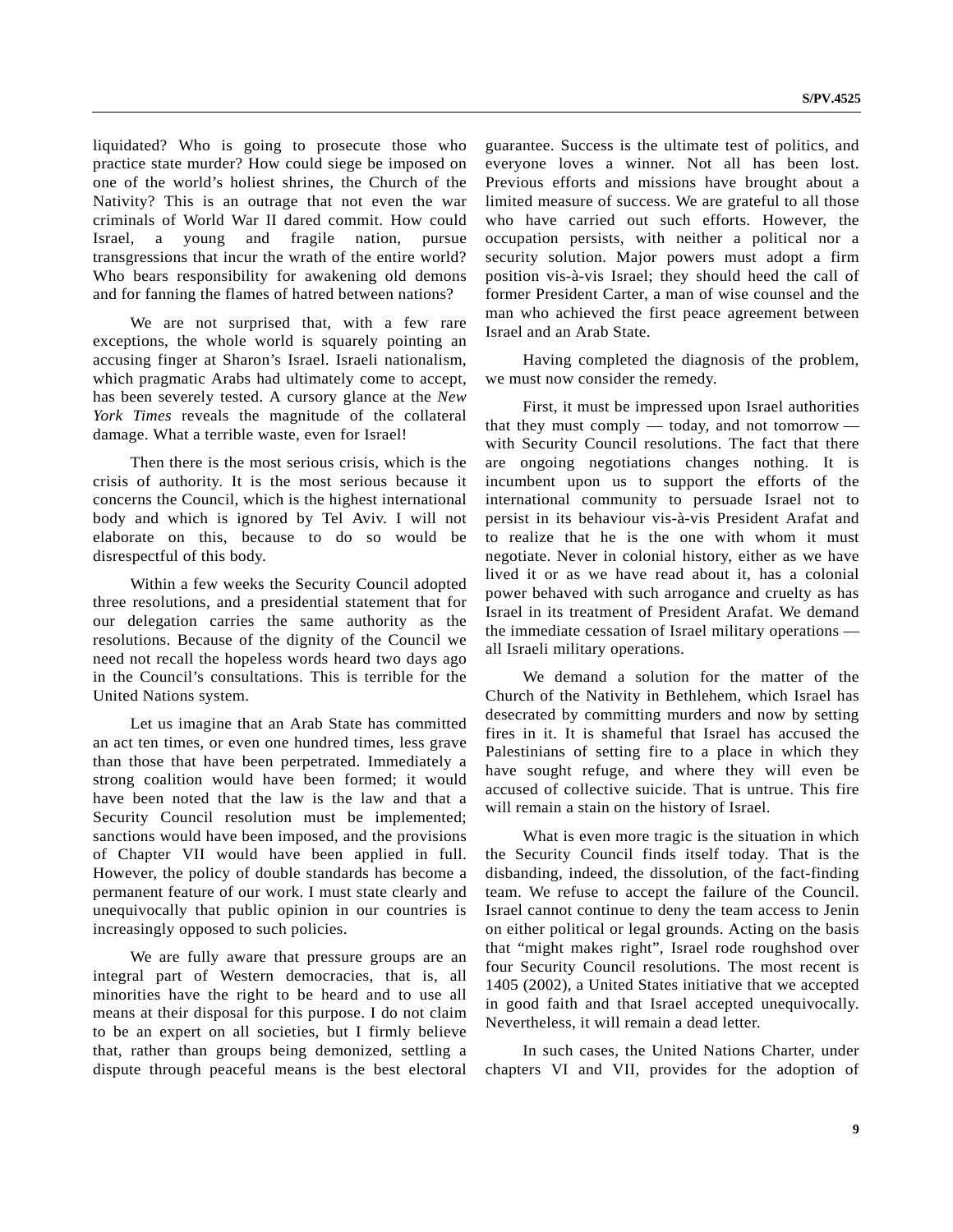coercive and non-coercive measures to bring recalcitrant States to comply with the law. It is inadmissible for the Council to renounce its prerogatives and accept the defeat inflicted on it by Tel Aviv.

The Secretary-General has discharged his task with impartiality and in a most constructive spirit. Now, should the Council lack the energy and the unity necessary for political action in the Middle East, we will have to resort to other forums such as the General Assembly, which will henceforth be a recourse for condemning injustice and dealing with the weaknesses and shortcomings that we have, sadly, seen in the last three days. When the Security Council has proven its efficiency and effectiveness in other instances, how can we accept its inability to do the same in this situation, which constitutes a grave threat to international peace and security?

I repeat, the essence of the question is the need for the Council to shoulder its responsibilities and do its utmost to expose to the light of day the tragedy, the nightmare that occurred in Jenin. We live in an open and democratic society, in which information flows freely, where fact-finding represents the essence of democracy. Let us reject double standards, if we truly wish to establish a just and lasting peace in the Middle East.

**The President:** I thank the representative of Tunisia for the kind words addressed to me.

The next speaker inscribed on my list is the representative of Cuba. I invite him to take a seat at the Council table and to make his statement.

**Mr. Rodríguez Parrilla** (Cuba) *(spoke in Spanish*): First of all, may I say how very pleased my delegation is to see you, Mr. President, presiding over the work of the Security Council. We wish you every success. Likewise, I wish to congratulate Ambassador Lavrov and his entire team for the excellent manner in which he guided the work of this body during April.

Once again the Security Council is not fulfilling its responsibilities and is showing its inability to act in the face of the extremely grave situation in the occupied Palestinian territories. It is beyond question that the situation in Jenin and Israel's refusal to cooperate with the fact-finding team demanded a resolution such as that initially presented by Syria and Tunisia in document S/2002/478, of 30 April. That draft resolution correctly invoked Chapter VII of the Charter. It described the situation as a grave threat to international peace and security, demanded that Israel cooperate without further delay with the fact-finding team, and expressed the Council's intention to adopt adequate measures if the resolution was not implemented. Following long hours of consultations behind closed doors, yesterday, in the early hours in the morning, many of us came to this Chamber in order to witness the formal adoption of a draft resolution that was more moderate than the original draft, but which, in the final analysis, represented the least that the Council could do in the face of such grave circumstances.

In the end, the draft resolution was not put to the vote for reasons that are well known. We all knew in advance, however, what would have happened if such a vote had taken place. Even if a majority had voted in favour of the text, the draft resolution could not have been adopted because the United States had explicitly indicated to Council members that it would once again exercise its power of veto — for the twenty-fifth time on the question of Palestine since 1973.

The position of the United States is absurd. It was that country that introduced resolution 1405 (2002) to the Council — which supported the sending of a factfinding team to Jenin — yet that same country was prepared to veto and obstruct a text aimed precisely at demanding the full implementation of that resolution.

What happened did not surprise us, however. The United States was never truly interested in sending a fact-finding team to Jenin. It presented resolution 1405 (2002) solely in order to prevent the Council from taking the measures that were really necessary in the face of the killing and destruction caused by the Sharon Government's troops in Jenin. That is why that resolution was limited to support for an initiative of the Secretary-General, thereby covering up the Council's inaction. Other motives behind the introduction of that resolution were the desires to obstruct the draft that had been prepared on that occasion by the Arab Group and to divert attention from the proposal of the Secretary-General then under consideration to send a multinational force to the occupied territories.

With or without an investigation, the truth cannot be concealed. The actions committed in Jenin will go down in history as another dark chapter in the terrible saga of the illegal occupation of the Palestinian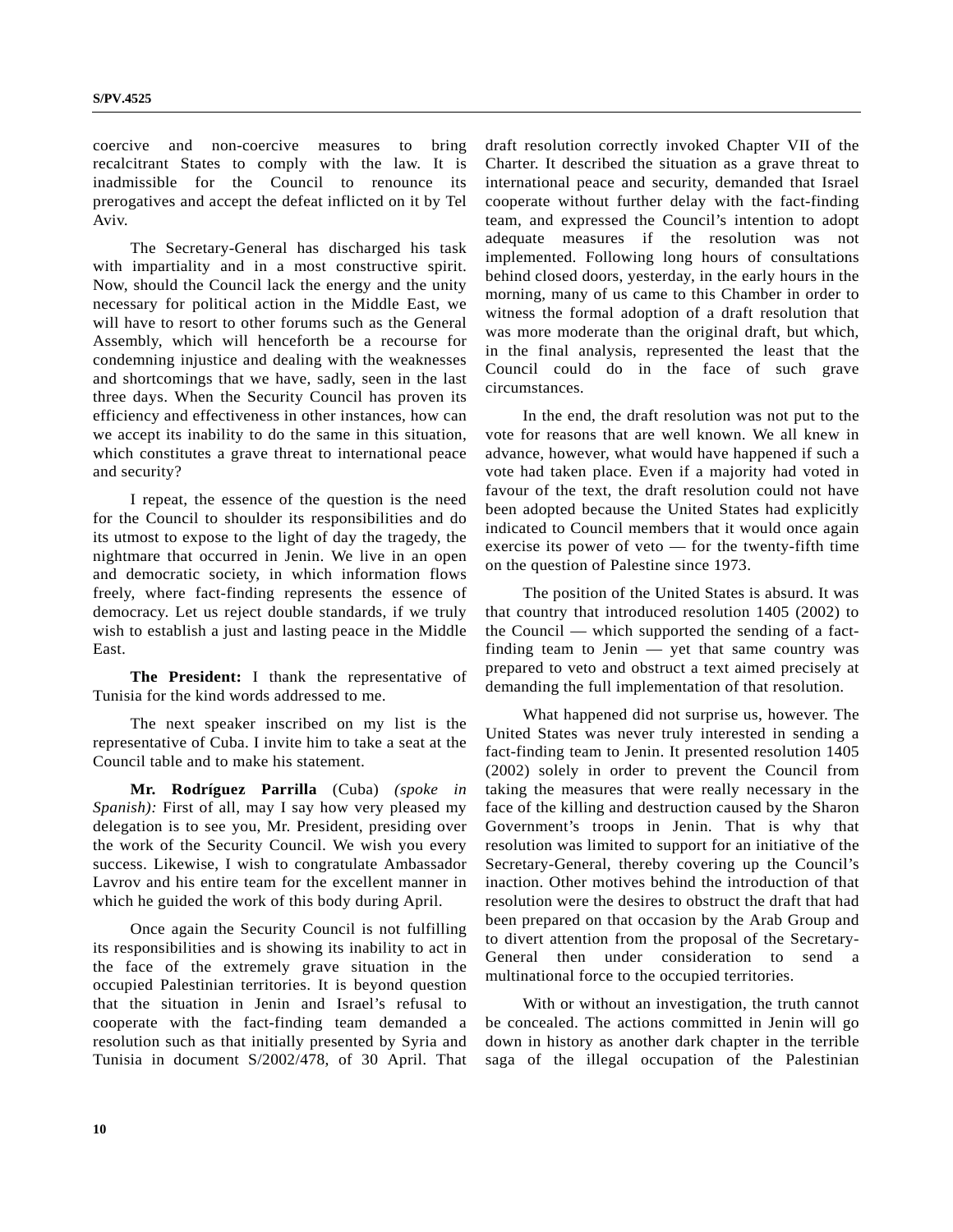territories. The events surrounding the fact-finding team and the continuing siege of the Church of the Nativity in Bethlehem — among many other reprehensible actions — are the results of the fact that the Government of Israel has for so long been allowed to act with impunity, while the Council has been unable to do anything to stop it. That is the result of the inertia with which the Security Council has responded to the flagrant violations of its own resolutions. It is the result of Israel's certainty that nothing can happen here as long as it has — as it does now — the full support of a permanent member, which, with its threat or use of the veto, prevents the Council from acting.

We reiterate our view that the United States must immediately suspend its financial support for military purposes — support that clearly demonstrates its complicity — and its military supplies to Israel, including aircraft, helicopters and missiles, that are used against civilians. Furthermore, it must condemn Israeli State terrorism if it truly wants a global war to be waged on terrorism, wherever and however it manifests itself.

The Security Council must seriously consider the proposal to establish a multinational force in the occupied territories, as proposed by the Secretary-General, who, throughout this process, has displayed great flexibility and perseverance. It is simply unacceptable that this body should continue to turn its back on the suffering of the Palestinian people, trying to make us believe that nothing can be done and resigning itself to the current situation or adopting timid resolutions that say little and are complied with even less.

Cuba also believes that, in the face of the inaction, ineffectiveness and discredit of the Security Council, the General Assembly must take action by resuming its tenth emergency special session in order to help the heroic Palestinian people, to stop the criminal actions and to save the credibility of the United Nations.

**The President:** I thank the representative of Cuba for his kind words addressed to me.

The next speaker inscribed on my list is the representative of Chile. I invite him to take a seat at the Council table and to make his statement.

**Mr. Valdés** (Chile) (*spoke in Spanish*): While congratulating you, Sir, and wishing you every success during your presidency of the Security Council this month, I would like to take this opportunity to praise the commendable work accomplished by your predecessor, Ambassador Sergey Lavrov of the Russian Federation.

My country is grateful for the opportunity to speak in this public debate, which enables us to support the efforts of the international community, in particular those of the Secretary-General and the Security Council, aimed at achieving a just and lasting peace in the Middle East and the occupied Palestinian territories.

This is the third time in recent weeks that my country has expressed its position in the Security Council on a conflict whose global implications can leave no one indifferent. Four resolutions have been adopted on this issue during that time — resolutions 1397 (2002) of 12 March, 1402 (2002) of 30 March, 1403 (2002) of 4 April and, lastly, 1405 (2002) of 19 April. All of those resolutions contain clear provisions and specific deadlines. All of them have subsequently been ignored by one or both parties.

Our unreserved support for the norms of international law prompt us to affirm today that we are concerned and disturbed by the lack of cooperation from one of the parties in clarifying facts that require an urgent response, in accordance with the obligation of the international community to ensure respect for human rights and to protect the civilian population from the disproportionate use of force, regardless of the objective sought.

We have forcefully condemned the terrorist attacks on the civilian population in Israel, but we consider equally condemnable the grave humanitarian situation that the Israeli invasion has created in Palestinian towns and camps. We consider particularly serious the events in the Jenin camp, which cannot fail to awaken universal feelings of pain and powerlessness and which require a detailed and complete investigation, as indicated in resolution 1405 (2002). We profoundly regret the Israeli Government's decision to prevent it.

Chile believes that contempt for or liberal interpretation of resolutions adopted by the Security Council require united and resolute action on the part of the Council, as such attitudes endanger the credibility and effectiveness of the Council's work, thereby weakening the role conferred upon it by the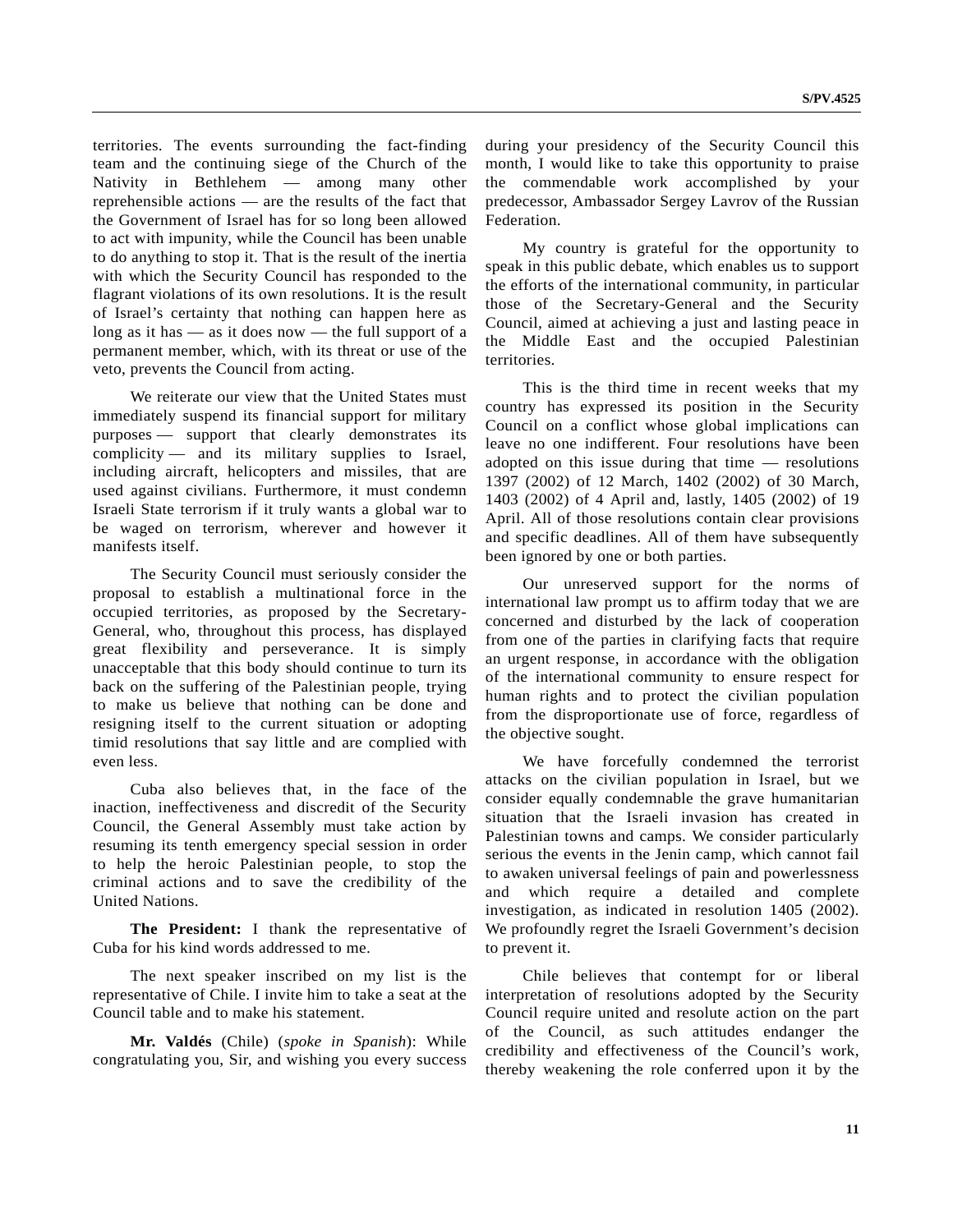Charter as the guarantor of international peace and security. It also affects the national dignity of all Members of this Organization.

My country calls, clearly and explicitly, for the abandonment of rigid positions and the adoption of constructive attitudes capable of helping to replace with dialogue unilateral decisions that could irremediably affect the efforts being made by various international players to resolve the conflict.

**The President:** I thank the representative of Chile for his kind words addressed to me.

The next speaker inscribed on my list is the representative of Egypt. I invite him to take a seat at the Council table and to make his statement.

**Mr. Aboul Gheit** (Egypt) (*spoke in Arabic*): On 19 April, the Security Council adopted a resolution welcoming the Secretary-General's initiative to send a fact-finding team to the Jenin refugee camp. The Security Council supported that initiative. At the time, we were delighted that, after difficult negotiations, such action could be taken to shed light on events in Jenin and in the Jenin refugee camp during the 13 days in which we witnessed Israeli aggression against the camp and saw the Israeli military forces defiantly use aggression as they destroyed homes and the infrastructure of an entire city. The Israeli occupation forces committed atrocities and violated international humanitarian law. The resulting acts can be described as war crimes.

Since 19 April, the Secretary-General has ceaselessly made intense efforts to implement the mandate entrusted to him by the Council. On 25 April, he quickly established a fact-finding team including personalities with internationally recognized skills. It caused the first episode in a long series of delaying tactics on the part of Israel, which continues to this very day. It showed the extent to which Israel defies the Council, its resolutions, the provisions of international legitimacy and the international community, and holds them in contempt.

During the past two weeks, the Secretary-General has kept the Council informed of the Israeli Government's repeated delays in allowing the dispatch of the fact-finding team. The Council's credibility was thus jeopardized. Despite all this, the Secretary-General attempted to satisfy the Israeli requests through negotiation. The fact-finding team was to include military and legal experts. The Secretary-General responded to requests for clarification. However, there were further delaying tactics and further attempts to gain or to waste time.

On every occasion, at the request of the Secretary-General, the Council agreed to delay the dispatch of the fact-finding team for 24 hours in order to meet the requests of the Israeli Government, because the Council and the Secretary-General believed that Israel would promptly give its approval. Regrettably, Israel continues to defy the Council, to show its contempt for Council resolutions and to hide behind certain powerful States members of the Council, convinced that those States will protect it and will disregard its actions, which are in violation of international law.

We have no doubt that the Security Council has failed in the responsibility entrusted to it by the Charter: to maintain international peace and security. In fact, the Council has completely failed to preserve its credibility and that of its resolutions. The Secretary-General had to face those delaying tactics and tricks alone. Anyone who reads the Secretary-General's most recent letter to the Council will reach the same conclusion. In our view, the letter represents an indictment of all those manoeuvres.

We deeply regret that today the Security Council is sending a clearly disturbing message to the Palestinians and to other peoples around the world that might some day come before the Council to plea for protection and justice. The Council's message is one of powerlessness and silence, revealing the Council's inability to maintain international peace and security; it demonstrates that the Council is often strong and united in the face of the innocent and the weak but not in the face of aggression.

At this stage in the Council's discussions, my delegation has decided not to refer to all the events that have occurred in the West Bank and its cities. We have decided not to refer to the acts of aggression and the attacks that have occurred over a period of weeks. We prefer to make this particular statement before the Council in order to point out once again the unprecedented policy of double standards — this moral dysfunctioning — which is extremely dangerous and which jeopardizes the world order that emerged after the Second World War and its accompanying tragedies. Images of that war are now repeated before our eyes.